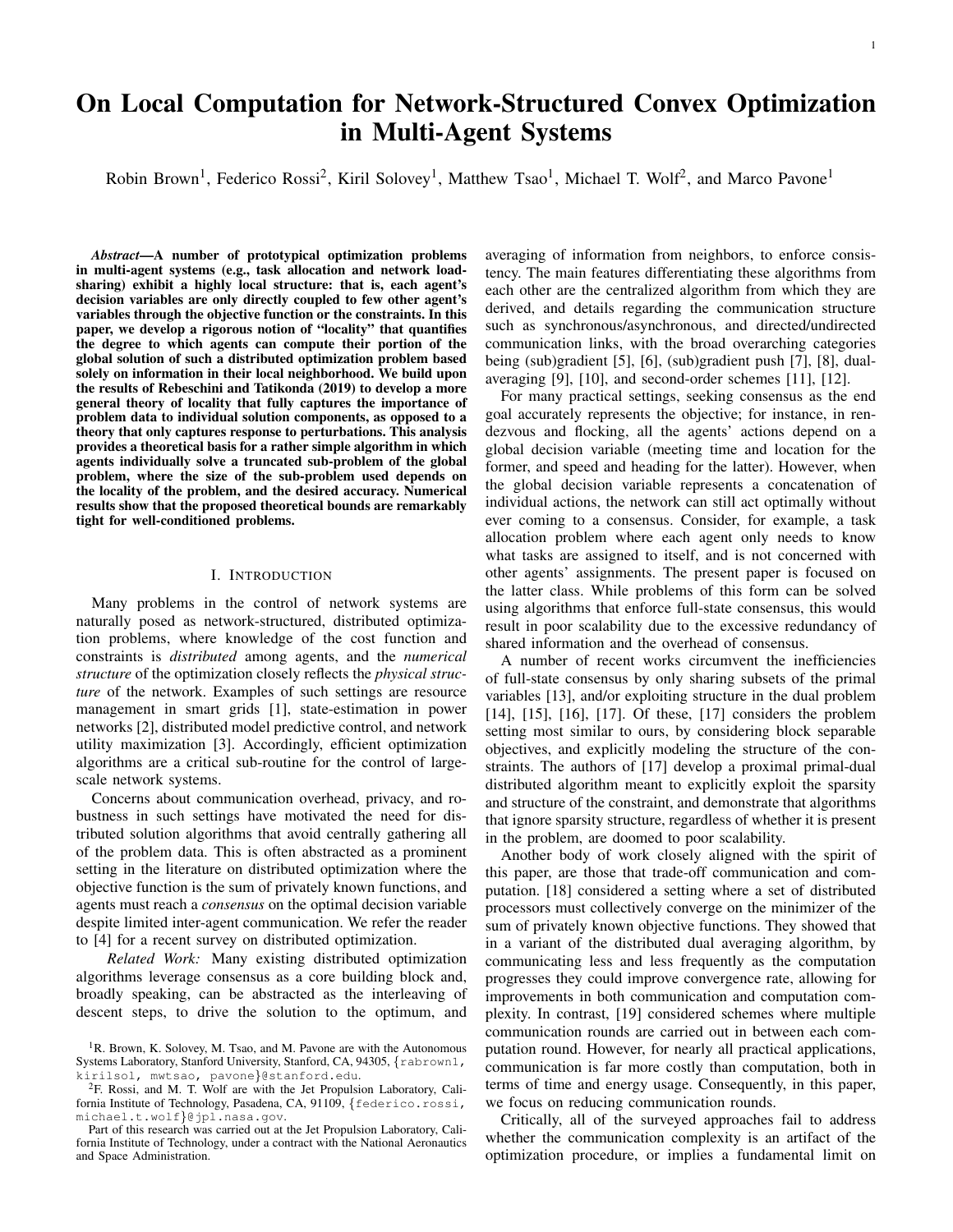the amount of communication exchange necessary to solve network-structured optimization problems. Many problems may simply require intense, network-wide coordination to solve. On the other hand, there are problems that can be solved with only a limited view of the network. In order to design robotic networks that scale gracefully with the number of agents, it is paramount that we identify problems in this latter class, and exploit their locality as much as possible. In other words, ensure that communication is kept at the bare minimum necessary to solve the problem at hand. To this end, we ask a different question: how well agents can compute their portion of the global solution based solely on information in their local neighborhood?

Our approach builds on the work of Rebeschini and Tatikonda [20], who introduced a notion of "correlation" among variables in network optimization problems. The authors in [20] characterize the "locality" of network-flow problems, and show that the notion of locality can be applied to develop computationally-efficient algorithms for "warm-start" optimization, i.e., re-optimizing after the problem is perturbed.

Our approach in this paper also draws influence from the field of local computation, a sub-field of theoretical computer science. Motivated by the common threads in problems such as locally decodable codes, and decompression algorithms, Rubinfeld et al. [21] proposed a unifying framework of Local Computation Algorithms (LCAs). LCAs formalize the intuition that, in problems with large inputs and outputs, if only a small subset of the output is needed, it is inefficient to compute the entire output and simply read off the component required. Instead, both computation and access to the input should be kept to a minimum such that the required output is obtained and is consistent with subsequent queries.

*Statement of Contribution*<sup>1</sup> *:* We develop a theoretical basis for the local-computation paradigm applied to convex optimization problems in multi-agent systems. Specifically, given the objective of computing  $x_i$ , a single component of the optimal decision variable, we characterize the error incurred by truncating the optimization problem to a neighborhood "around"  $x_i$ , a single component of the decision variable. We show that for *all* linearly-constrained strongly-convex optimization problems, this error decays exponentially with the size of the neighborhood at a rate dependent on the conditioning of the problem. This rate, which we coin as the "locality" of a problem, naturally characterizes the tradeoff between the amount of local knowledge available to an agent, and the quality of its approximation. The condition number of a problem, colloquially referred to as a metric of how "well-behaved" a problem is, unsurprisingly, correlated with the locality of a problem. Our findings give a theoretical basis for a rather simple algorithm, in which agents simply solve truncated sub-problems of the global problem. Our numerical results, obtained by using this algorithm, show that the tightness of the theoretical bounds also depend on the condition number of the problem, with the bounds being nearoptimal for well-conditioned problems.

*Organization:* In Section II, we introduce notation, terminology, and technical assumptions about the problem. In Sec-

TABLE I: List of repeatedly used notation

| Symbol                | Description                                                         |
|-----------------------|---------------------------------------------------------------------|
| $V^{(p)}$             | Set of primal variables                                             |
| $V^{(d)}$             | Set of dual variables                                               |
| $C_S$                 | Set of constraints that <i>only</i> involve variables in S          |
| $\overline{C}_S$      | Set of constraints that involve any of the variables in S           |
| $\frac{S_j}{x^{(S)}}$ | Set of primal variables participating in the <i>j</i> th constraint |
|                       | Solution to the local sub-problem induced by S                      |
| $G_{\text{dec}}$      | Graph of decision variables that appear in the same constraint      |
| $G_{\rm con}$         | Graph of constraints that share primal variables                    |
| $G_{\text{opt}}$      | Graph of connections between primal and dual variables              |

tion III, we provide the problem statement, which establishes the fundamental question of locality, and summarize the main result, which provides a problem-specific bound on the rate of locality. We also summarize the key intermediary results, and discuss the algorithmic implications of locality in terms of the communication and message complexity it implies. We conclude the section with detailed discussion of the major advantages and deficiencies of our method compared to other methods. Proof sketches of the main results are reported in Section IV. In Section V, we provide numerical experiments that highlight both scenarios where our theoretical bounds are tight, and those where our bounds are conservative. We conclude and highlight future directions in Section VI.

#### II. NOTATION AND ASSUMPTIONS

We let  $[N]$  denote the 1 *N* indices, and  $e_i$  the canonical *i*th basis vector. For a matrix  $A$ ,  $A_{ij}$  denotes the element in position  $(i, j)$ . Similarly,  $A_{i}$  and  $A_{j}$  denote the *i*th row and *j*th column of *A*, respectively. Let  $A<sup>T</sup>$  be the transpose, and  $A^{-1}$  be the inverse. Given subsets *I M*; *J N*, let  $A_{I,J}$  2  $R^{jIj}$ <sup>*JJj*</sup> denotes the submatrix of *A* given by the rows in *I* and columns in *J*. Similarly,  $A_{I}$  *I* denotes the submatrix of *A* obtained by removing rows *I* and columns *J*. We let  $S_{\text{max}}(A)$  and  $I_{\text{max}}(A)$  denote the maximum singular values and eigenvalues of A, respectively  $(S_{min}(A)$  and  $I_{min}(A)$  the minimums), and  $k(A) = \frac{\bar{J} \tan(A)}{\bar{J} \tan(A)}$  the condition number. The difference between sets,  $\hat{S}_1 \cap \hat{S}_2 = \hat{S}_1 \cap \hat{S}_2$  *S*<sub>1</sub> *j s*  $\hat{\mathcal{B}} S_2 \mathcal{G}$  is the set of elements in  $S_1$  but not  $S_2$ .

Throughout this paper, we will consider linearly-constrained separable convex optimization problems of the form:

$$
\begin{array}{ll}\text{minimize} & f(x) = \mathbf{\hat{G}} f_i(x_i) \\ x \, 2 \, \mathbf{R}^N & i \\ \text{subject to} & Ax = b. \end{array} \tag{1}
$$

We assume that  $A \supseteq R^{M}$  *N* is full row rank, and that each function  $f_i$ :  $R$  !  $R$  is *L*-smooth, *m*-strongly convex, and twice continuously differentiable. We let  $V^{(p)} = [N]$  denote the set of primal variables,  $V^{(d)} = [M]$  the set of dual variables, and  $S_j = f_i 2V^{(p)} A_{ji} \neq 0$ g the set of primal variables participating in the *j*th constraint. For any subset of the primal variable, *S*  $V^{(p)}$ , we also define the following set of constraints

$$
C_S := f_i \, 2 \, [M] \, j \text{ if } j \otimes S \text{ then } A_{ij} = 0 \, g; \tag{2}
$$

$$
\overline{C}_S := f i \, 2 [M] \, j A_{ij} \neq 0 \text{ for some } j \, 2 S g. \tag{3}
$$

Intuitively, *C<sup>S</sup>* is the set of constraints that *only* involve variables in *S*, and  $\overline{C}_S$  is the set of constraints that involve any of the variables in *S*. Throughout this paper, we fix the objective function *f* and the constraint matrix *A*, and write  $x$  ( $b$ ) as a function of the constraint vector,  $b$ . We define an undirected graph  $G = (V/E)$  by its vertex set *V* 

<sup>&</sup>lt;sup>1</sup>A preliminary version of this work was accepted at the 2020 European Control Conference [22]. This paper extends prior results by providing tighter bounds on the locality of problems, and extending the decay results to *all* linearly-constrained strongly-convex optimization problems.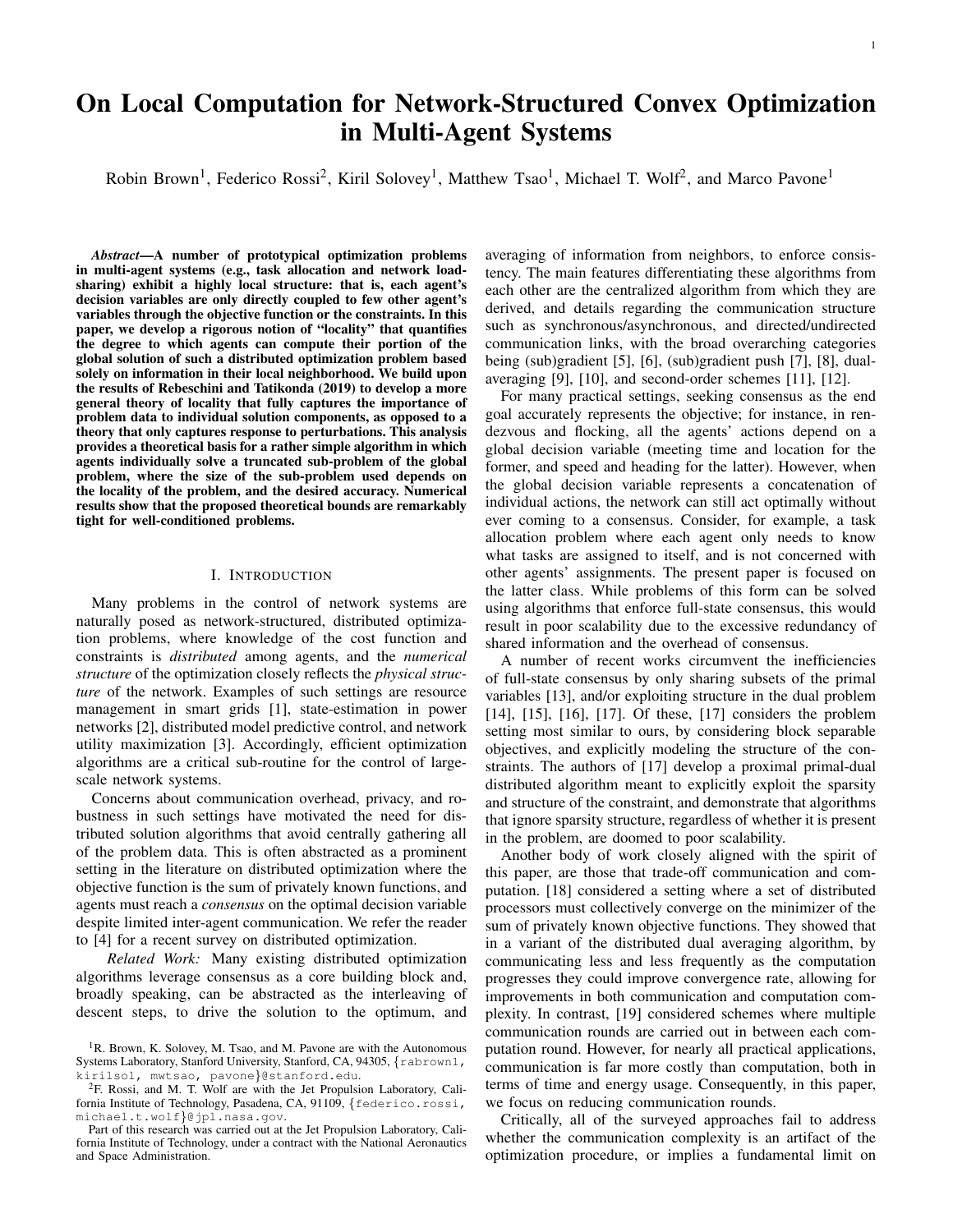and edge set  $E$ , where elements  $(i, j)$   $\geq E$  are unordered tuples with  $i, j \geq V$ . We define the graph distance  $d_G(i, j)$ to be the length of the shortest path between vertices *i* and *j* in graph *G*, and  $N_k^G(i) = f_j^T 2 V j d_G(i; j)$  *kg* (termed the "*k*-hop neighborhood") around vertex *i* in graph *G* for a given  $k \ge N_{>0}$ . We define the following undirected graphs representing coupling in the optimization problem:

 $G_{\text{dec}} = (V^{(p)} / E_{\text{dec}}(x))$ , with  $E_{\text{dec}} = f(v_i^{(p)})$  $\binom{p}{i}$ *;* $\upsilon$ <sup>*y*</sup> $\binom{p}{j}$ *j* ) j  $v_i^{(p)}$  $\binom{(p)}{i}$ ;  $\frac{v(p)}{j}$  2*V*<sup>(*p*)</sup>;  $A_{ki} \neq 0$ ;  $A_{kj} \neq 0$  for some *kg*. Informally, *G*dec encodes the *decision variables* that appear in the same constraint.

 $G_{\text{con}} = (V^{(d)}; E_{\text{con}})$ , with  $E_{\text{con}} = f(i, j)$  j  $[AA^T]_{ij} \neq 0$ g. Informally,  $G_{\text{con}}$  encodes connections between the *constraints* through shared primal variables.

 $G_{\text{opt}} = (V^{(p)} \int V^{(d)} / E_{\text{opt}}(x))$ , with  $E_{\text{opt}} = f(v_i^{(p)})$ *j* ; *v* (*d*)  $\binom{a}{i}$  $A_{ij} \notin 0$ g. Informally,  $G_{opt}$  encodes the dependence structure of the *optimization problem*. 2

## III. FOUNDATIONS OF LOCALITY, AND THEIR ALGORITHMIC IMPLICATIONS

#### *A. Problem Statement*

We consider a network of *N* agents collectively solving the following linearly-constrained optimization problem

$$
\begin{array}{ll}\text{minimize} & f(x) = \mathbf{\hat{G}} f_i(x_i) \\ x \, 2 \, \mathbb{R}^N & i \\ \text{subject to} & Ax = b \end{array} \tag{4}
$$

where knowledge of the constraints is distributed, and the decision variable represents a concatenation of the decisions of individual agents. Specifically, we assume that  $f_j$  and  $A_j$ are initially known by agent *j* only, and agent *j* knows *b<sup>i</sup>* if  $A_{ij} \neq 0$ . As a motivating example, consider a scenario where a fleet of agents needs to collectively complete tasks at various locations, while minimizing the cost of completing such tasks. In this setting, the constraints ensure completion of the tasks, while the entries  $A_{ij}$  of the constraint matrix may encode the portion of task *i* that agent *j* can complete, or efficiency when completing tasks, thus, constituting private knowledge. We refer the reader to Section V for additional examples.

We consider the problem to be solved when each agent *j* knows  $x_j$ , i.e, we do not require every agent to know the entire decision variable. With some abuse of notation, we conflate each agent with its associated primal variable.<sup>3</sup>

Our objective in this paper is to characterize the accuracy with which an agent *i* can compute its associated solution *x<sup>i</sup>* component given access to problem data held by agents within a *k*-hop neighborhood of itself in  $G_{\text{dec}}$ , for a given  $k \ge N_{>0}$ . On the communication graph given by  $G_{\text{dec}}$ , obtaining this information requires *k* communication rounds of accumulating and passing problem data between neighbors. Consequently, our results also characterize the trade-off between communication and approximation accuracy in this setting.<sup>4</sup>

#### *B. Foundations of Locality*

For each  $x_i$ , we consider sub-problems induced by restricting Problem (4) to variables within the *k*-hop neighborhood around  $x_i$  and constraints only involving those variables (the "*k*-hop local sub-problems"). The main result of this paper states that the error in the *i*th component of the *k*-hop "local solution" decays exponentially with the size of the neighborhood— a formal statement is provided below.

**Theorem III.1** (Locality). Let  $x^{(k)}$  be the solution to the optimization problem induced by restricting Problem 4 to *k*hop neighborhood around  $x_i$ ,  $\mathcal{N}_k^{(dec)}(i)$ , and the constraints only involving those variables. If  $I = \sup_x \frac{\rho \mathcal{K}(x) - 1}{K(x) + 1}$ , where  $k(x)$  denotes the condition number of  $A[\tilde{N}^2 f(x)]^{-1}A^T$ , then

for 
$$
C = 2
$$
  $1 + \frac{Q}{\frac{L}{m}} \frac{\int x_i^{(k)} x_i f^{(k)}}{\sum_{\substack{s_{max}(A) \\ \sigma_{min}^2(A)}} b^{2k} A x_{UC}^{2k}} \tag{5}$ 

The rate *l* characterizes the degree to which local information is sufficient to approximate individual components of the global optimum, thus justifying it as a metric of "locality". The proof of Theorem III.1 relies on two intermediary results.

Remark. The definition of *C* may appear slightly unusual because the term  $\frac{S_{max}(A)}{S_{min}^2(A)}$  is not scale-invariant i.e.,  $\frac{S_{max}(cA)}{S_{min}^2(cA)}$ s*max*(*A*)  $\frac{S_{max}(A)}{j_c/S_{min}^2(A)}$ . This is remedied by the fact that any constant rescaling of *A* and *b* will rescale *b*  $Ax_{UC}$  <sub>2</sub> as well. Consequently, for all  $c$   $2R$ ,

$$
\frac{S_{max}(A)}{S_{min}^2(A)}\,kb \quad Ax_{UC}k_2 = \frac{S_{max}(cA)}{S_{min}^2(cA)}\,kcb \quad cAx_{UC}k_2: \quad (6)
$$

Our first intermediary result derives the relationship between solutions to the local sub-problems and the true solution to Problem (4) (the "global problem"). Specifically, we show that the solution to a local sub-problem is consistent with that of a perturbed version of the global problem (where the perturbation appears in the constraint vector, *b*).

Theorem III.2 (Relationship between local sub-problems and the global problem). Let  $S^V(p)$  be a subset of the primal variables. If  $x^{(S)}$  is the solution to the problem obtained by restricting Problem (4) to the variables in *S* and constraints only involving those variables, i.e.,

$$
x^{(S)} = \arg\min_{x^{(S)} \supseteq \mathbb{R}^{j(S)}} \hat{\mathbf{a}} f_i \quad x_i^{(S)} \quad ;
$$
\n
$$
\text{subject to } A_{C_s, S} x^{(S)} = b_{C_s} ;
$$
\n
$$
\text{subject to } A_{C_s, S} x^{(S)} = b_{C_s} ;
$$
\n
$$
\text{subject to } A_{C_s, S} x^{(S)} = b_{C_s} ;
$$
\n
$$
\text{(7)}
$$

then there exists  $\hat{b} \, 2 \, \mathbb{R}^M$  such that  $x^{(S)} = x \, (\hat{b}) \,$  *S*.

The importance of Theorem III.2 lies in the fact that we can interpret solving local sub-problems as solving perturbed

<sup>&</sup>lt;sup>2</sup>Without loss of generality, we assume  $G_{opt}$  is fully connected (otherwise each connected component of G<sub>opt</sub> can be treated independently). As a consequence,  $G_{\text{dec}}$  must be fully connected as well.

<sup>&</sup>lt;sup>3</sup>While, in this paper, each agent is only associated with a scalar variable for illustrative purposes, one can readily extend the results in this paper to the setting where each agent is associated with a vector, by stacking each of the agents' variables into a single global variable. Additionally, the case where multiple agents' actions depend on shared variables can be addressed by creating local copies of those variables and enforcing consistency between agents who share that variable through a coupling constraint. We direct the reader to Section V for concrete examples of both generalizations.

<sup>&</sup>lt;sup>4</sup>This communication graph should not be seen prescriptive, but rather one that facilitates ready analysis of the implications of locality with regard to communication.

<sup>&</sup>lt;sup>5</sup>Given further restrictions on *A* and  $f$ , these bounds can be expressed in terms of spectral graph theoretic measures. For example, [20] consider the case where *A* is an incidence matrix, and relate  $A[\tilde{N}^2 f(x)]^{-1} A^T$  to the second largest eigenvalue of the diffusion random walk. It is likely that similar results can be obtained when *A* is an adjacency matrix or unsigned incidence matrix.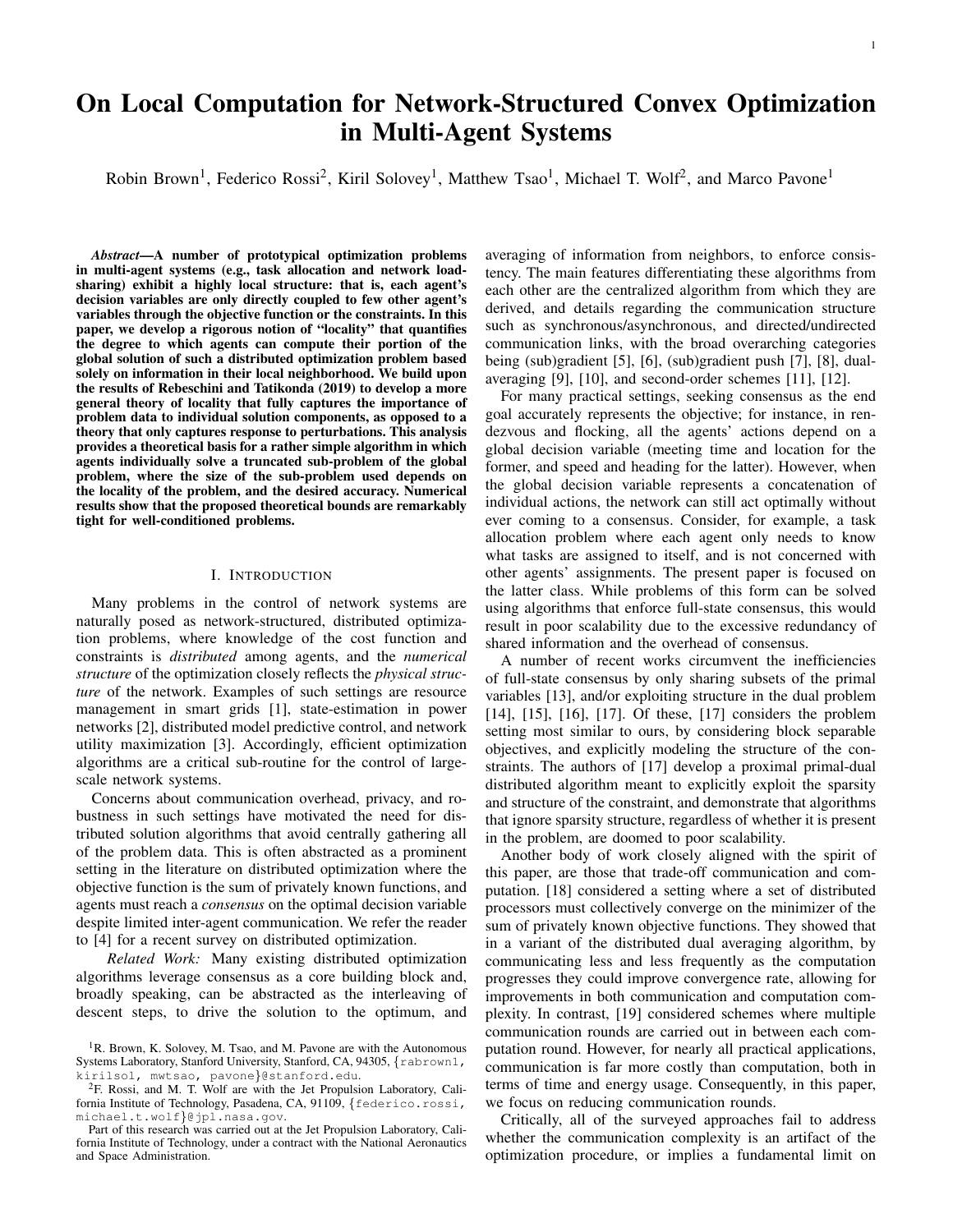versions of the global problem. This interpretation allows us to leverage theory on the sensitivity of optimal points of Problem (4) to characterize the error incurred by only using a subset of the original problem data.

Our second intermediary result characterizes the component-wise magnitudes of this correction factor. Specifically, we show that when the constraint vector of Problem 4 is perturbed, the impact of the perturbation decays exponentially with distance to the perturbation.

**Theorem III.3** (Decay in sensitivity of optimal points). Let *l* be defined as in Theorem III.1. Then for any perturbation in the constraint vector,  $D \supseteq R^M$ , subset of the primal variables, *S*  $V^{(p)}$ , and  $C = \frac{2kDk_2}{S + (A)}$  $\frac{2\Delta D\lambda_2}{S_{\min}(A)},$ 

$$
k[x (b + D) x (b)]_S k_2 C l^{d(S \text{supp}(D))}
$$
 (8)

where  $d(S; \text{supp}(D))$  is a distance between primal variables and dual variables that characterizes the indirect path through coupling in the constraints, by which a perturbation in the constraint propagates to primal variables. For sake of readability, the precise definition is deferred until Section IV-B.

Intuitively, this theorem states that a perturbation in the constraints affects the decision variables "closest" to the constraint the most, i.e., those involved in the constraint, while the effect of the perturbation decays with the degrees of separation between a decision variable and the constraint. The construction of the *k*-hop local sub-problems takes advantage of this theorem by forcing the "perturbation" to be at a distance of at least  $k$  from component  $x_i$ . Theorem III.1 is derived from the intermediary results by bounding the perturbations induced by cutting constraints.

## *C. Algorithmic Implications*

The characterization of locality naturally suggests a means of reducing the communication necessary for distributed optimization. In a radical departure from much of the existing work on distributed optimization, which rely on propagating information throughout the network, we suggest *localizing* information flow. Our results show that the importance of problem data to individual solution components decays with distance to the data. Consequently, if a problem exhibits sufficient locality, by restricting information flow to where it matters most, we can avoid the high communication overhead of flooding methods with little impact on solution quality.

The objective is for each agent to compute its own component of the solution vector, i.e., for agent *i* to compute  $x_i$ . We denote by  $\hat{x}_i$  agent *i*'s estimate of  $x_i$  and we let  $\hat{x} = (\hat{x}_1; \dots; \hat{x}_N)$ be the aggregation of privately known solution components. Because we allow the approximation to violate constraints, the typical metric of sub-optimality in the objective function is uninformative—the approximation generated is guaranteed to have an objective value no larger than the true optimum. Consequently, we will measure the accuracy of our solution by  $k\hat{x}$  *x*  $k_{\hat{x}}$ —this bound readily translates into bounds on both the objective value and constraint violation as well.

The locality-aware distributed optimization algorithm is conceptually simple. Leveraging locality, we conclude that each agent can compute its component of the solution by solving a local sub-problem of the global problem, where the size of the local sub-problem depends on the accuracy desired and the locality of the problem. Agents aggregate

local problem data through a recursive flooding scheme, which is truncated after a predetermined number of communication rounds. Then, each agent solves its own local problem without further communication with the network. Specifically, agent  $i$  starts with its local objective function,  $f_i$ , its associated column of the constraint matrix  $A_{i}$ , and components of the constraint vector  $b_{\overline{C}_i}$ . In the initialization phase, agent *i* sends  $A_{\overline{C}_i,i}$  to each of its neighbors. After the initialization phase, agent *i* has full knowledge of  $A_{\overline{C_i}}$ , i.e., the constraints that it participates in. Then, in the first iteration, agent *i* sends a representation of  $A_{\overline{C_i}}$ ,  $b_{\overline{C_i}}$  and  $f_i$  to each of its neighbors. In subsequent iterations, each agent sends a representation of all of the information it has previously received to each of its neighbors. After the *k*'th iteration, for  $k \geq [K]$ , agent *i* has a representation of  $f_j$ ,  $b_{\overline{C}_j}$  and  $A_{\overline{C}_j}$  for all  $j \ge N$  (*i*; *k*), where  $\bigwedge (i/k)$  denotes the *k*-hop neighbors of agent *i*. After the *K* communication rounds, agent *i* generates its local sub-problem by ignoring any constraints involving variable outside of its *K*-hop neighborhood,  $\wedge$  (*i*;*K*). The algorithm for agent *i* is summarized in Algorithm 1.

| Algorithm 1: Locality-Aware Distributed Optimization                                                     |  |  |
|----------------------------------------------------------------------------------------------------------|--|--|
| <b>input</b> : $f_i$ ; $A_{i}$ ; $b_{\overline{C_i}}$ ; $K$                                              |  |  |
| 1 Initialization: Send $A_{\overline{C}_i}/i$ to all $j \, 2 \, \mathcal{N}(i;1)$ ;                      |  |  |
| 2 for $k = 1, \ldots, K$ do                                                                              |  |  |
| 3 Send $f_{li}$ ; $A_{\overline{C}_{li}}$ ; $b_{\overline{C}_{i}}g_{l2N}(i,k-1)$ to all $j \ge N(i;1)$ ; |  |  |
| 4 end                                                                                                    |  |  |
| 5 Solve                                                                                                  |  |  |
| $x^{(\mathcal{N}(i;K))} = \arg \min \qquad \hat{d} \quad f_j(x_j)$                                       |  |  |
| $x \supset R^{j/\sqrt{(i,K)}}$ j2N(iK)<br>(9)                                                            |  |  |
| $A_{C_{N(i;K)};N(i;K)}x = b_{C_{N(i;K)}}$<br>S.t.                                                        |  |  |
| :                                                                                                        |  |  |
| <b>output:</b> $\hat{x_i} = x_i^{(\text{N} (i;K))}$                                                      |  |  |
|                                                                                                          |  |  |

# *D. Discussion*

It follows directly from the locality analysis in Theorem III.1 that an accuracy of  $k\hat{x}$  *x*  $k_{\hat{x}}$  *e* requires

$$
K = \frac{1}{1 - l} \log \frac{C}{e}
$$
 (10)

communication rounds. This bound not only determines how to select the number of communication rounds (passed in as a hyperparameter), but provides guidance in determining whether the locality-aware algorithm is suitable for a particular setting. If *K* is greater than the radius of the network, at least one node has accumulated the entirety of the problem data—in such settings, the locality-aware algorithm may not be suitable. Generally, the locality-aware algorithm offers an advantage in scenarios where the locality parameter,  $\ell$ , is sufficiently small.

In contrast to algorithms where estimates of the primal or dual solutions are passed between agents, the size of the messages grows with the number of agents in each expanding neighborhood. Explicitly, if each local function can be fully represented by *B* bits, a message representing  $f f_i / A_{C_i} / b_{C_i} g$ requires on the order of  $O(B + \max_i |S_i|)$   $\max_j |C_j|$  bits. Because  $j \wedge (i/k \quad 1)j \quad (max_i / S_i j \quad max_j / C_j)^{k-1}$ , the message size during the *k*th communication round is bounded by  $\bigcirc$  (max<sub>*i*</sub>) $S_i$ *j* max<sub>*j*</sub>) $C_j$ <sub>*j*</sub>)<sup>*k*</sup> bits.

Notably, both the number of communication rounds and the message complexity of the locality-aware algorithm do not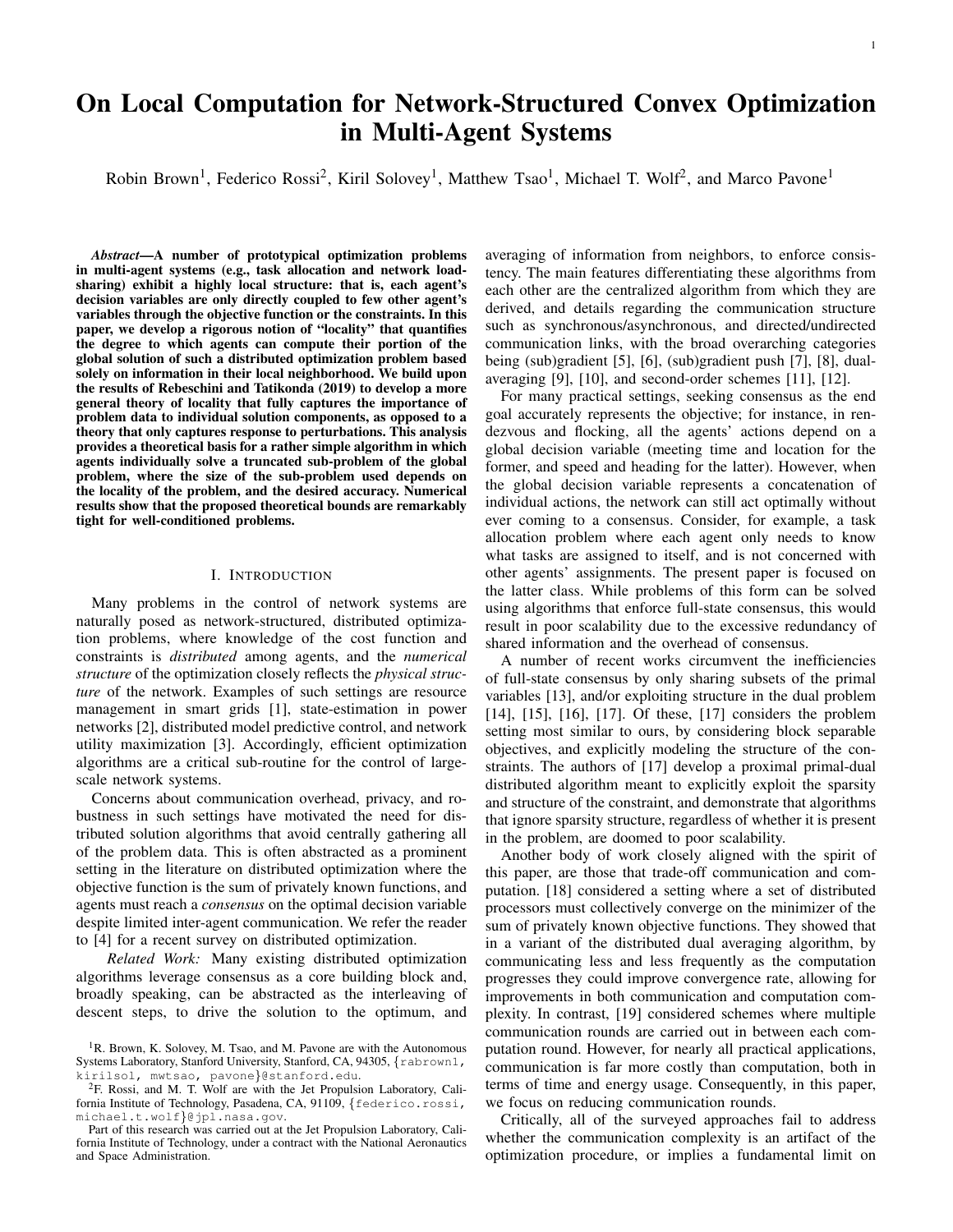directly depend on the number of nodes in the network. In contrast, algorithms that enforce full-state consensus requires each node to send messages of size  $\mathcal{O}(N)$  at every iteration. Moreover, the number of iterations to convergence of such methods tend to scale with the number of nodes in the network (depending on network topology) [4]. While the message complexity of the locality-aware algorithm grows rapidly between iterations, when *A* is sparse,  $jS_i$  *N* and  $jC_i$ *M*. This indicates that the locality-aware algorithm offers a significant advantage in settings where  $jS_i j$  and  $jC_i j$  remain bounded as *N* and *M* are increased, i.e., those where a bounded number of agents participate in constraints, and agents participate in a bounded number of constraints regardless of network size.

A shortcoming of Algorithm 1 is that problem data is explicitly shared between agents. At present, its application is limited to settings where preserving the privacy of individual objective functions and constraint sets is not a concern. However, the scalability of the locality-sensitive algorithm motivates extending these ideas to design algorithms that exploit locality without explicitly sharing problem data, and we highlight this as a promising future direction.

### IV. PROOFS OF MAIN RESULTS

In this section, we provide proof sketches of the main results summarized in Section III. First, in Section IV-A, we derive the relationship between the true solution to Problem (4) (the "global problem") and the solution to the problem obtained by restricting Problem (4) to a subset of the variables and the constraints only involving those variables (the "local subproblem"). Explicitly, we show that the solution of the local sub-problem is consistent with the solution of a perturbed version of the global problem. This then allows us to leverage the sensitivity of optimal points to derive an expression for the difference between the solution to the local sub-problem and the solution to the global problem (the "correction factor").

Second, in Section IV-B, we show that the correction factor derived in Section IV-A yields a numerical structure that reflects the underlying structure of the constraints. Specifically, we show that, while the correction factor will typically be dense, it admits sparse approximations that reflect the sparsity of the constraints. We leverage the guarantees of the Conjugate Residual algorithm to derive, *a priori*, both the sparsity pattern and a bound on the accuracy of the approximation. This approach will allow us to identify which elements of a local solution will be unaffected if a sparse approximation of the correction factor is used. Finally, in Section IV-C, we use the results of the previous sub-sections to characterize the relationship between the quantity of problem data used, and the error in individual components. This will naturally give rise to the metric of locality l, which we formally present at the end of the section.

#### *A. Relating local sub-problems to the global problem*

In this section, we consider sub-problems generated by restricting Problem (4) to a subset of the primal variables and the constraints only involving those variables. In particular, if *S*  $V^{(p)}$  is a subset of the primal variables, we define the *local sub-problem induced by S* as:

$$
x^{(S)}(b) = \underset{x^{(S)}}{\arg \min} \quad \hat{\mathbf{G}} f_i(x_i^{(S)})
$$
  
subject to 
$$
A_{C_s:S}x^{(S)} = b_{C_s}.
$$
 (11)

Our objective in this section is to relate the value of  $x^{(S)}$  to  $[x (b)]_S$ , the components *S* of the global optimum, allowing us to characterize the error in  $x^{(S)}$ .

We first show that augmenting the local sub-problem with the remaining variables does not change the solution to the local sub-problem. By computing the optimal unconstrained values for cut variables, we can derive the global constraint vector  $\hat{b}$  that induces the same value on *S*, i.e.,  $x^{(S)} = x$  ( $\hat{b}$ ) *S*. This insight is key for making the connection between the "warmstart" scenario presented in [20] (computing *x* (*b*) given the solution to  $x$   $(b + p)$ ) to the "cold-start" scenario considered in this paper (computing *x* (*b*) without prior knowledge of other optimal solutions). This allows us to develop a more general theory of locality that fully captures the importance of problem data to individual solution components, as opposed to a theory that only captures response to perturbations.

In the following lemma, we show that if the local-subproblems are augmented with the remaining variables, the solution on the *k*-hop neighborhood does not change.

**Lemma IV.1.** [Augmenting the local sub-problems] Let  $x^{(S)}$ be the solution to the local sub-problem induced by *S*, and

$$
\hat{x}^{(S)}(b) = \arg\min_{x \, \supseteq \, \mathbb{R}^N} \quad \stackrel{N}{\underset{i=1}{\triangle}} f_i(x_i) \tag{12}
$$

subject to  $A_{C_s, S}x = b_{C_s}$ .

is the solution to the problem including the entire objective function, but only the constraints of the local sub-problem, then  $x^{(S)}(b) = \hat{x}^{(S)}(b)$ *S* .

*Proof.* This lemma follows from observing that the variables in  $V^{(p)}$  nS are entirely unconstrained, and can be optimized independently from those in *S*.  $\Box$ 

By computing the values that the constraints in  $V^{(d)}$  nC<sub>s</sub> take on without being enforced, we can derive a constraint vector  $\hat{b}$  that induces the same optimal solution as the local sub-problem.

**Lemma IV.2** (Implicit Constraints). Let  $\hat{x}^{(S)}$  be defined as in Lemma IV.1, and  $\hat{b} = A\hat{x}^{(S)}$ . Then,

$$
\hat{x}^{(S)} = \underset{x \, \text{2} \, \text{R}^N}{\text{arg min}} \quad f(x) \n\text{subject to } Ax = \hat{b}.
$$
\n(13)

*Proof sketch.* The result follows by showing that the feasible set of Problem (13) is a subset of the feasible set of Problem (12).  $\Box$ 

Lemma IV.2 allows us interpret solving the local subproblem as solving a perturbed version of the global problem where *b* is replaced by  $\hat{b}$ . This interpretation allows us to leverage the theory developed by Rebeschini and Tatikonda [20] on the sensitivity of optimal points of Problem (4) to finite perturbations in the constraint vector, *b*, to relate the solution of the local sub-problem to that of the global problem. The main theorem of [20] is reviewed below.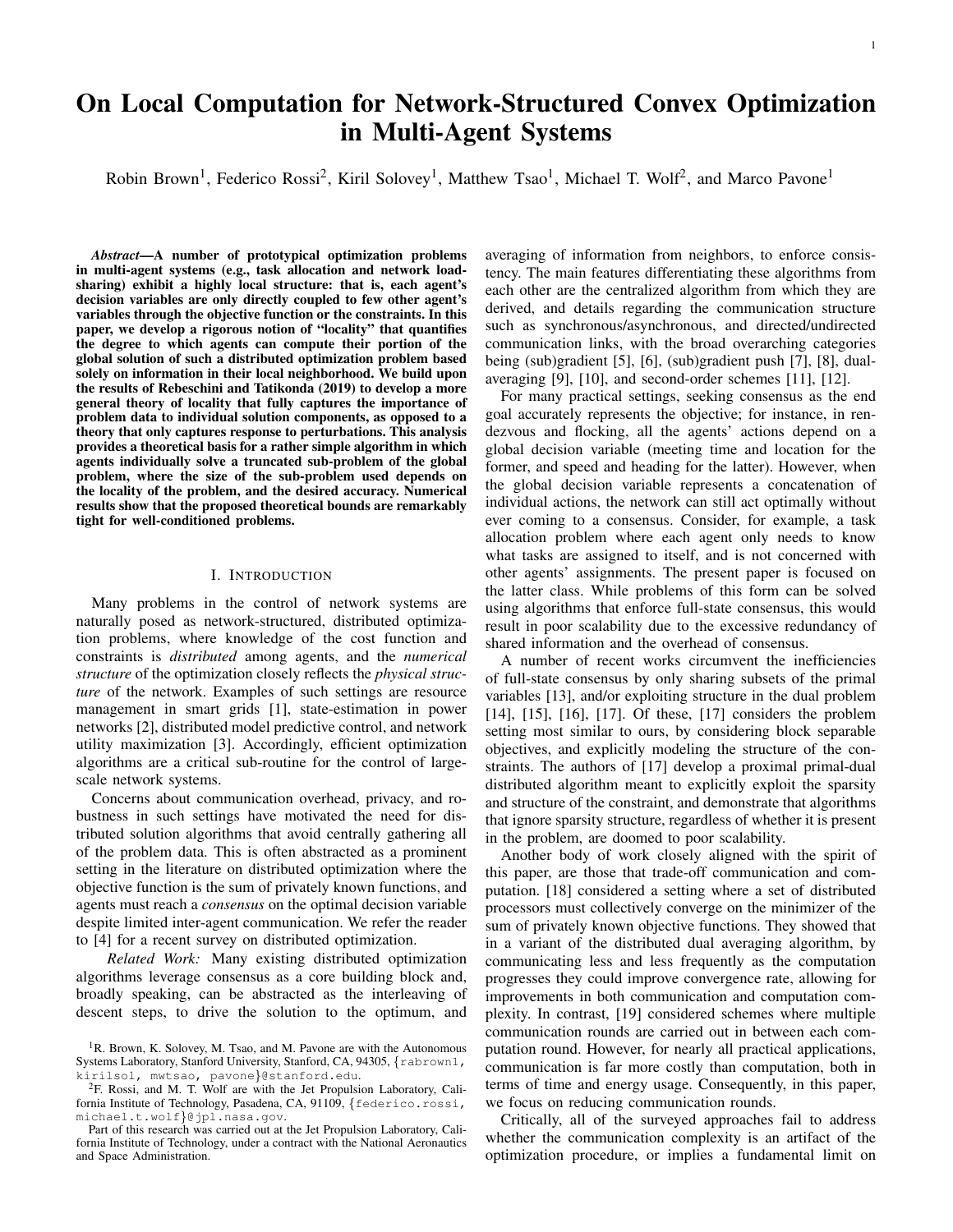Theorem IV.3 (Sensitivity of Optimal Points - Theorem 1 of [20]). Let  $f : \mathbb{R}^N$  !  $\mathbb{R}$  be strongly convex and twice continuously differentiable, and  $A \, 2 \, \mathbb{R}^{\tilde{M} \times N}$  have full row rank. For *b* 2 Im(*A*), let  $S(x (b)) := \tilde{N}^2 f(x (b))^{-1}$ . Then *x* (*b*) is continuously differentiable at all  $\vec{b}$   $2 \mathbb{R}^m$ , and

$$
\frac{dx (b)}{db} = D(b) = S(x (b))AT (AS(x (b))AT)-1.
$$
 (14)

The above theorem relates the gradient of the optimal solution,  $x$   $(b)$ , to the constraint matrix and the objective function. Critically, Equation (14) holds globally, allowing us to apply the Fundamental Theorem of Calculus to determine the correction factor necessary to correct for finite perturbations in the constraint vector. Precisely, if we let  $D = b$  *b*, the correction factor can be expressed as

$$
x (\hat{b} + D) \quad x (\hat{b}) = \int_{0}^{L} S(x_q) A^T (AS(x_q) A^T)^{-1} dq \quad D \tag{15}
$$

where  $x_q := x$  ( $\hat{b} + qD$ ). Consequently, the error in the local solution is precisely this correction factor.

#### *B. Component-wise Sensitivity*

In the previous section, we gave a closed-form expression for the error in the solution of the local sub-problem. In this section, we show how the underlying structure of the optimization problem is reflected in the numerical structure of this error. In particular, we leverage the Conjugate Residuals algorithm [23] to generate a sequence of sparse approximations that converge exponentially to the true correction factor while maintaining sparsity patterns that reflect the underlying graph structure of the optimization problem. We establish that a perturbation in the constraints affects the decision variables "closest" to the constraint the most, while the effect of the perturbation decays with the degrees of separation between a decision variable and the constraint. Moreover, we derive an *a priori* bound on the rate of decay.

In the remainder of this section, we will analyze the instantaneous sensitivity of the optimal point

$$
\frac{dx (b)}{db}D = D(b)D = S(x (b))AT (AS(x (b))AT)-1D
$$

In Section IV-C, when we formally define our metric of locality, the results developed in this section will naturally extend to finite perturbations in the constraint vector. For ease of notation, we let  $S = S(x(b))$ .

The instantaneous sensitivity expression will allow us to reason about the structural coupling between components of Problem (4), however, the term  $(ASA<sup>T</sup>)<sup>-1</sup>$  will require careful treatment, as the inverse of sparse matrices is typically dense. While the structure of  $ASA<sup>T</sup>$  is obfuscated when we take the inverse, it is not lost. The insight that allows us to recover the original structure of the problem in the sensitivity expression is that the Conjugate Residuals algorithm can be leveraged to generate structure-preserving sparse approximations to  $d := (ASA^T)^{-1}D$ . We now provide a cursory overview of the algorithm and relevant guarantees  $[23, 6.8]^{6}$ .

*a) Conjugate Residuals:* For ease of notation, let *M* = *A*S*A T* . Conjugate residuals (CR) is an iterative Krylov method for generating solutions to linear systems, *M*d = D. The algorithm recursively generates a sequence of iterates,  $d^{(k)}$ where each  $d^{(k)}$  minimizes the norm of the residuals,  $kr_k k :=$ 

D  $Md^{(k)}$ , in the *k*th Krylov subspace. The guarantees of the algorithm that we will leverage are as follows.

1) Sparsity:

d (*k*) 2 K (*M*;D; *k*) := spanfD; *M*D; *M*2D;:::;*M<sup>k</sup>* <sup>1</sup>Dg. 2) Convergence rate: k*rk*k<sup>2</sup> 2 p k 1 p k +1 *k* k*r*0k<sup>2</sup> = 2 p k 1 p k +1 *k* kDk<sup>2</sup> :

The first guarantee will allow us to derive the support of each  $d^{(k)}$ , which reflects the underlying structure of the problem. The second will allow us to bound the rate with which the effect of a perturbation decays with each degree of separation. *b) Support of the estimates:*

Theorem IV.4 (Sparsity Structure of Matrix Powers). For *k* 2  $Z_{+}$ , neglecting numerical cancellation<sup>7</sup>,

$$
\text{supp}((A\text{SA}^T)^k) = f(i;j)\,j\,d_{G_{\text{con}}}(v_i;v_j)\quad\n\text{kg:}\tag{16}
$$

This theorem establishes that the sparsity pattern of a symmetric matrix to the *k*th power is determined by the *k*-hop neighbors in the graph representing the sparsity pattern of the original matrix. This allows us the characterize the sparsity pattern of each of the generating vectors of the *k*th Krylov subspace generated by  $\overline{A}SA^T$  and D.

Corollary IV.4.1 (Sparsity Structure of the Sensitivity Expression). For  $k \, 2 \, Z_+$  and  $i \, 2 \, [M]$ 

$$
\text{supp } S(x)A^T d^{(k)} e_i \qquad \wedge_1^{G_{\text{opt}}}(\wedge_{k=1}^{G_{\text{con}}}(i)) \qquad (17)
$$

Informally,  $N_1^{\text{Gopt}}$  $\int_{1}^{G_{\text{opt}}} (\bigwedge_{k=1}^{G_{\text{con}}}(i))$  represents the components of  $SA<sup>T</sup>d<sup>(k)</sup>e<sub>i</sub>$  that can be deduced to be nonzero based on combinatorial analysis of each of its composing terms. The consequence of Corollary IV.4.1 is that if we take  $SA<sup>T</sup> d<sup>(k)</sup>$  as an approximation to  $SA^{T}(ASA^{T})$ <sup>1</sup>D, we know which components of the approximation are guaranteed to be zero, i.e., are invariant to locally supported perturbations in the constraint vector. Based on the previous theorem and its corollary, we define a measure of distance between primal variables and dual variables that characterizes the indirect path, through coupling in the constraints, by which a perturbation in the constraint propagates to primal variables,

 $d(v_i^{(p)})$  $\binom{p}{i}$   $\cdot$   $\binom{d}{j}$  $\binom{d}{j}$  : = min*fk j i 2*  $\wedge$ <sub>1</sub><sup>G</sup>opt</sub>  $\int_{1}^{G_{\text{opt}}} (\bigwedge_{k=1}^{G_{\text{con}}}(j)) g:$  (18) We also define the distance between sets of primal and dual variables as  $\sqrt{p}$ 

$$
d(I;J) = \min f d(v_i^{(p)}; v_j^{(d)}) / v_i^{(p)} \ 2 I; v_j^{(d)} \ 2 Jg.
$$

 $a(1,3) = \min_i a(v_i \rightarrow v_j) y_i \rightarrow 21, v_j \rightarrow 39.$ <br> *c)* Component-wise sensitivity: We will now show that the previous result along with the convergence guarantees of CR can be used to infer the component-wise magnitudes of the sensitivity expression. We will ultimately conclude that these magnitudes decay exponentially with rate  $\frac{\partial \overline{k}_1}{\partial \overline{k}_1}$  with the degrees of separation between a component of *x*, and the support of D, where  $k$  is the condition number of  $ASA<sup>T</sup>$ .

Theorem IV.5 (Decay in Sensitivity). The component-wise magnitudes of the sensitivity expression can be bounded as

$$
k[D(b)D]_S k_2 \quad C \quad \frac{\rho \overline{K} \quad 1}{\overline{K} + 1} \quad \frac{d(S, \text{supp}(D))}{\rho} \tag{19}
$$

<sup>&</sup>lt;sup>6</sup>We adapt the results from [23] slightly because  $ASA<sup>T</sup>$  is normal.

<sup>&</sup>lt;sup>7</sup>When characterizing the sparsity pattern of a matrix, "numerical cancellation" refers to entries that are zeroed out due to the values of the matrix entries, and cannot be deduced to be zero from the combinatorial structure of the matrix alone.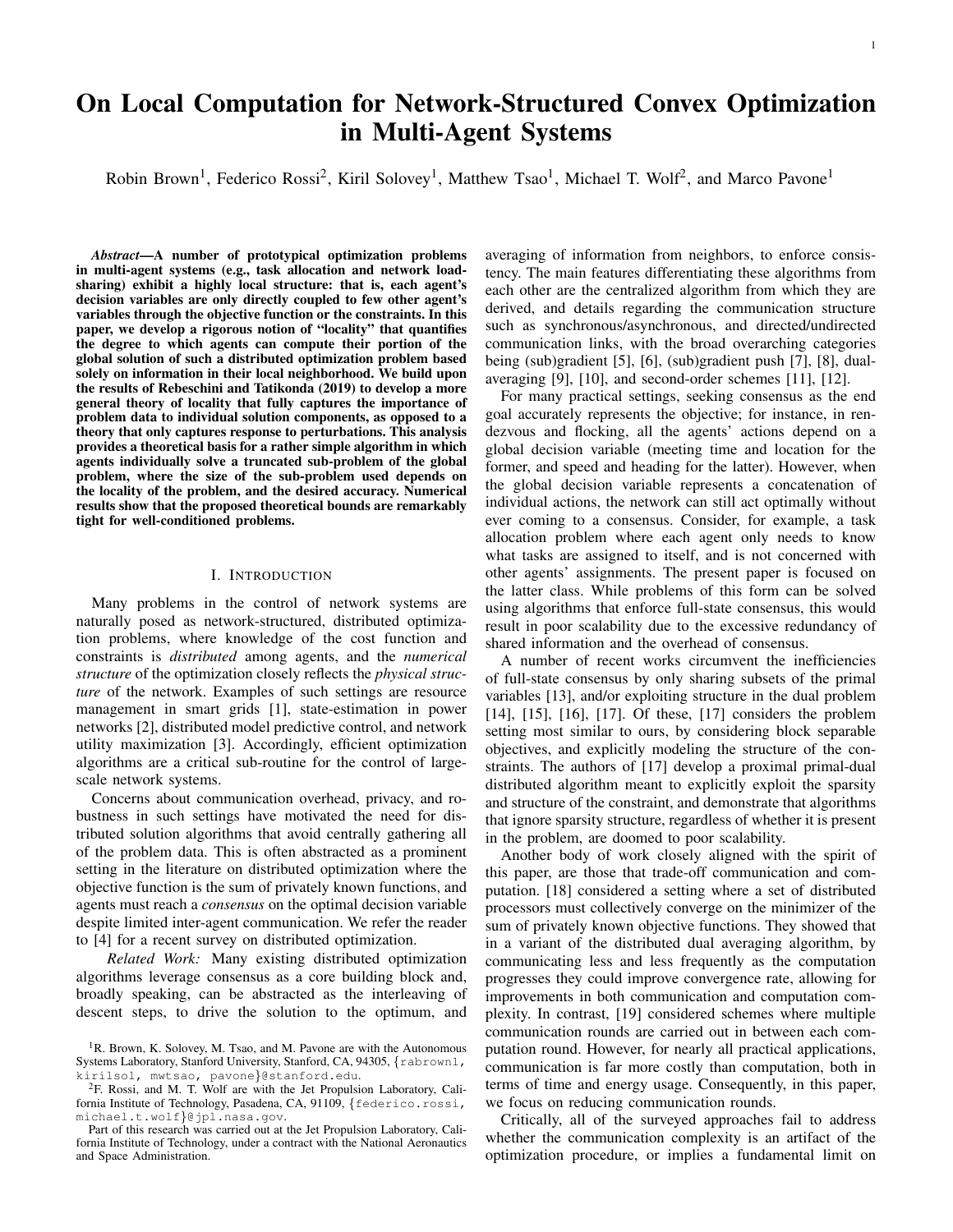where  $C = \frac{2kDk_2}{S + kA}$  $rac{2kDk_2}{s_{\min}(A)}$ , and  $k = \frac{I_{\max}(ASA^T)}{I_{\min}(ASA^T)}$  $\frac{1}{I_{\text{min}}(ASA^T)}$ .

*Proof sketch.* We consider  $fd^{(k)}g$ , the sequence of estimates of  $(ASA^T)$  <sup>1</sup>D generated via CR, and  $fSA^T d^{(k)}g$ , the corresponding sparse estimates of the sensitivity expression. The convergence guarantees of the CR iterates allow us to bound the error in each  $SA^T d^{(k)}$ , while their sparsity allows us to deduce the components of  $SA<sup>T</sup>d<sup>(k)</sup>$  that are zero. The insight that we leverage is that if  $SA^T$   $(ASA^T)$  <sup>1</sup>D  $d^{(k)}$ e and  $S A^T d^{(k)}$  $\sum_{i=1}^{n}$  = 0, then *j* S*A<sup>T</sup>* (*ASA<sup>T</sup>* <sup>1</sup> D  $\Box$ *i* j e

Theorem IV.5 states that components that are "closest" to the perturbation, i.e., those that participate in the constraints, are most sensitive to the perturbation, and the sensitivity of components decay exponentially according to their degree of separation from the perturbation. Moreover, the decay rate can be bounded by  $\frac{\overline{\beta_{k+1}}}{\overline{k+1}}$ . Theorem IV.5 can be readily extended to bound the effect that perturbations in the constraint vector, *b*, have on individual components of the correction factor.

**Corollary IV.5.1** (Decay in Error). If 
$$
l = \frac{2kDk_2}{\sqrt{\frac{k(x)}{k(1)}+1}}
$$
 for all *x*,  
then for  $C = \frac{2kDk_2}{\sinh(A)}$ ,

$$
x \stackrel{\text{min}(y)}{(\hat{b} + D)} x (\hat{b})_{S^2} C l^{d(S \text{supp}(D))}
$$
 (20)

*Proof sketch.* The proof of this theorem proceeds by plugging the bound of Theorem IV.5 into Equation (14). П

Corollary IV.5.1 extends the results of Theorem IV.5 to establish that the magnitude of the correction factor decays with distance to the perturbation. The authors of [20] characterized a similar decay bound for network flow problems, and demonstrated the potential of such a bound in the context of warm-start optimization. This decay bound extends their results to all linearly-constrained convex optimization problems, and improves on our previous results derived from the infinite series expansion of the sensitivity expression [22].

#### *C. Putting it all together*

We now have the technical machinery necessary to establish a notion of locality. In this section, we restrict our attention to local sub-problems induced by a *k*-hop neighborhood around  $x_i$  in  $G_{\text{dec}}$ . To lighten notation, we let  $x^{(k)}$  denote the solution to the local sub-problem induced by the *k*-hop neighborhood around *i* (denoted by  $x_i^{N_k^{G_{\text{dec}}}(i)}$ *i* previously). In this section, we find constants  $C$  and  $\int$  such that  $jx_i^{(k)}$  $\begin{array}{cc} (k) & x_i \end{array}$  *Cl*<sup>k</sup>:

In other words, we will show that the error in component *i* decays exponentially according to rate *l* with the size of neighborhood generating the local sub-problem. The rate l naturally characterizes the degree to which local information is sufficient to compute a single component of the global optimum, ultimately, becoming our metric of "locality".

We proceed by leveraging the results of Section IV-A to characterize the error on each of the local sub-problems in terms of the implicit constraints,  $\hat{b}^{(k)}$ . We will then apply the results derived in Section IV-B to bound the error induced at component  $x_i$ . The key difficulty resolved in this section stems from the fact that we want to avoid solving for the implicit constraints (which would require using the entirety of the problem, thus defeating the purpose of locality!)—this is akin to applying Corollary IV.5.1 without knowing D.

While we generally cannot control the value of the implicit constraints,  $\tilde{b}^{(k)}$ , the construction of the local sub-problems guarantees that the distance from  $i$  to the cut constraints is at least *k*, i.e.,  $d(i;\text{supp}(D^{(k)}))$  *k* where  $D^{(k)} := b \quad \hat{b}^{(k)}$ . Moreover, we know that the "perturbations", D (*k*) , are not arbitrary—they arise from ignoring constraints. These insights provide sufficient knowledge of  $D^{(k)}$  to apply Corollary IV.5.1. We are now in a position to prove the main result.

**Theorem III.1.** Let  $x^{(k)}$  be the solution to the optimization problem induced by restricting Problem 4 to *k*-hop neighborhood around  $x_i$ ,  $\mathcal{N}_k^{(dec)}(i)$ , and the constraints only involving those variables. If  $l = \sup_x$ py  $\int \frac{k(x)-1}{k(x)+1}$ , where  $k(x)$  denotes the condition number of  $A\tilde{N}^2 f(x)^{-1}A^T$ , then

for 
$$
C = 1 + \frac{Q}{\frac{L}{m}} \frac{jx_i^{(k)}}{\frac{2S_{max}(A)}{S_{min}^2(A)}} \frac{x_i j}{b} Ax_{UC} \frac{2!}{2!}
$$
 (21)

*Proof sketch.* The proof proceeds by first showing that the *k*hop sub-problem construction only removes constraints that are at least distance  $k$  away from component  $x_i$ . Next, we derive a bound on the maximum constraint violation that can arise from ignoring constraints. These two results can be plugged into Corollary IV.5.1 to derive the main result.  $\Box$ 

The upshot of this theorem is that if an accuracy of  $jx_i^{(k)}$  $\frac{f(x_i^{(k)} - x_i)}{1}$  log  $\frac{C}{e}$  is sufficient. The larger *l* is, the larger the neighborhood needed to achieve a desired accuracy, whereas a smaller *l* indicates that a smaller neighborhood is sufficient. We note here that the actual number of variables and constraints included in a neighborhood of a fixed size will depend on the problem. For example, if  $G_{\text{dec}}$  is a path graph, then the number of variables in each neighborhood will scale linearly with  $k$ , whereas if  $G_{\text{dec}}$  is a grid graph, then the number of variables in each neighborhood scales quadratically with *k*.

The close relationship between *l* and the size of subproblem needed to achieve a desired accuracy justifies it as a metric of the degree to which local information is sufficient to approximate individual components of the global solution. We are now in a position to define our metric of locality.

Definition IV.1 (Locality). For an optimization problem of the form (4) we define the locality of the problem as

$$
I(f;A) = \sup_{x} \varphi \frac{\overline{k(x)} - 1}{\overline{k(x)} + 1}.
$$
 (22)

We also extend the definition of locality to classes of problems. Explicitly, if it is known that  $f \, 2F$  and  $A \, 2A$ , we define the locality of the class of problems as

$$
I(F; A) = \sup_{f 2F; A2A} I(f; A).
$$
 (23)

For instance, in network utility maximization the class of constraint matrices are those representing flow conservation constraints.

#### *D. Discussion*

In this section, we have proposed a metric of locality that captures the amount of information that is required to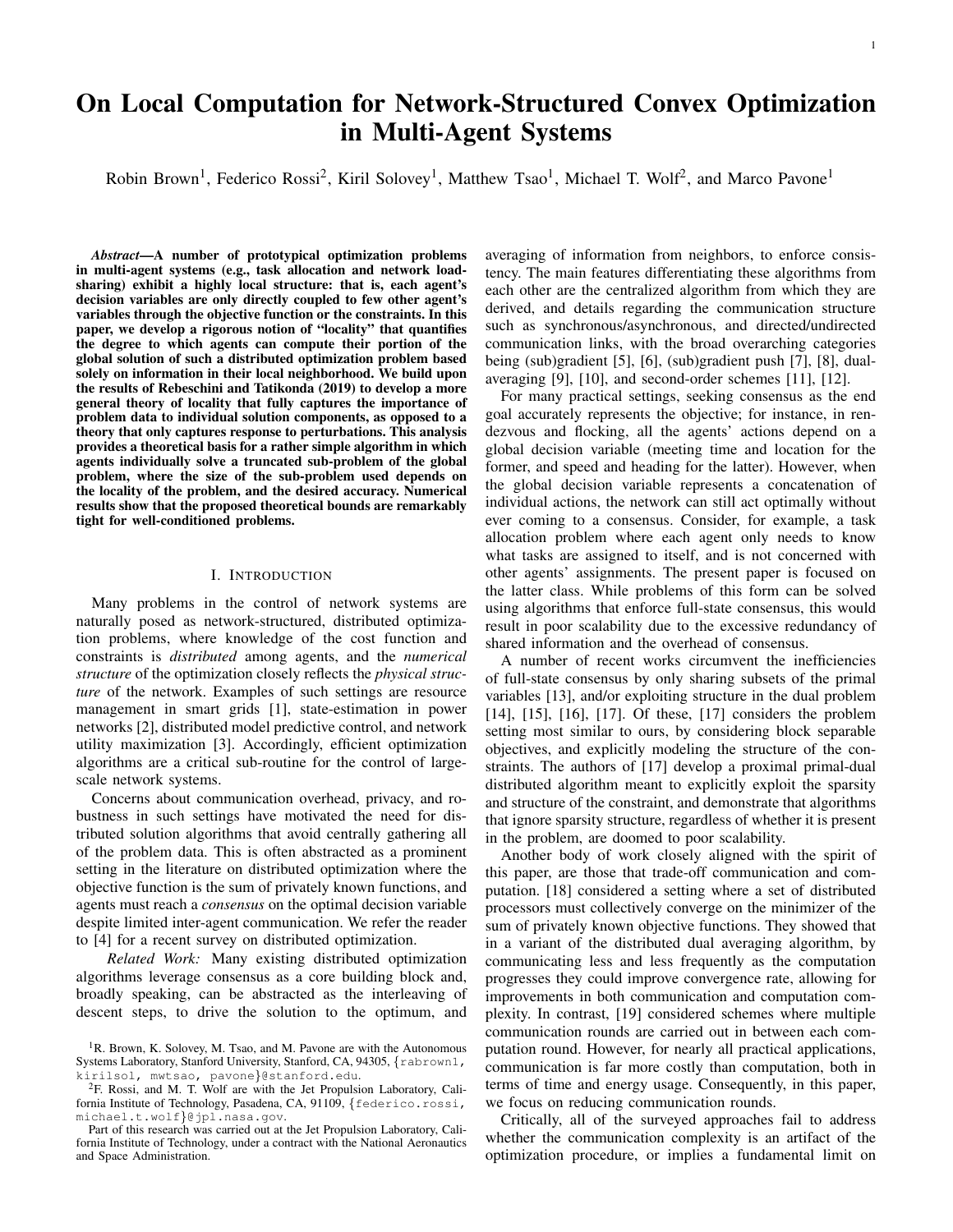solve for a single component of an optimization problem. From a practical standpoint, implementing the locality-aware algorithm requires checking the condition number for a given problem instance. In scenarios where the objective function, *f* , and constraint matrix, *A*, are fixed, the locality parameter can be computed offline, and passed in as a parameter to the network. For example, in Section V we consider an instance of economic dispatch where the objective function and constraint matrix are fixed, and the constraint vector is determined online. In this case, the proposed results can be immediately applied.

In Definition IV.1, we generalize our metric of locality to classes of problems to account for problem instances that exhibit variability in the objective and constraint matrix. As an example, in the Appendix we consider a power network state estimation problem, in which we maximize the posterior probability of the power flows and voltage angles given noisy measurements of both, subject to the power flow equations. The class of problems encompassing this scenario is are objective functions derived from the maximum-a-posteriori estimation formulation, and the constraint matrix encoding the power flow equations. The noisy measurements are modeled in the objective function, and thus is stochastic and determined at run-time. Regardless, the Hessian of the objective is constant for all possible objective functions of this form, so the locality metric can be readily computed. However, we remark that this is not always be the case, and there is often a trade-off between generality of a class of problems and how informative our metric of locality is. For example, if all but one problem in a class exhibit a high degree of locality, the proposed metric would indicate that the entire class exhibits a low degree of locality—resulting in bounds that are exceedingly conservative for almost all of the problems in that class.

If computing the locality of an entire class of problem is intractable, we suggest an approach where individual problem instances are sampled, and their locality estimated. This motivates a complementary notion of locality in a stochastic sense, where the notion of locality is extended from being a worstcase bound to one that captures the distribution of locality parameters in a class of problem. Similarly, we highlight the potential for a class of adaptive algorithms where agents individually estimate local measures of locality based on problem data within their neighborhood. This not only would alleviate the overhead of computing the global locality parameter, but would remedy the inherent conservatism of worst-case bounds—as demonstrated in Section V, the maximum error of Algorithm 1 across agents can be much worse than the average error.

## V. NUMERICAL EXPERIMENTS

In this section, we validate our theoretical bounds against the true performance of the locality-aware algorithm.

First, we consider an instance of the economic dispatch problem. We compare the true error of the locality-aware algorithm with the theoretical upper-bound on the error, as a function of the number of communication rounds. We observe that when the condition number is low, the performance of the algorithm closely matches the theoretical prediction. We also revcompare against the dual coupled diffusion algorithm and observe that the number of iterations necessary to achieve a high level of accuracy far exceeds the number of communication rounds required for the locality-aware algorithm.

Second, we consider an instance of the rendezvous problem. Intuitively, deciding on a meeting location that is central to all agents is an inherently global problem. This is confirmed by the high locality parameter. Empirically, the rendezvous problem does not exhibit locality that is overlooked by the theory. This confirms that our characterization of locality does not buy us locality when there is none.

#### *A. Economic Dispatch*

*1) Problem Setting:* We consider a setting where generators are positioned in an *N M* grid, and load buses are positioned in the center of each grid cell. Each load bus is only connected to its neighboring generators, which need to supply enough power to satisfy a stochastically generated load  $\mathcal{L}_i$ . The costs associated with the problem are a quadratic generation and transmission costs with coefficients  $\frac{a}{2}$  and  $\frac{b}{2}$ , respectively. The optimization problem representing this setting is given by

$$
\begin{array}{ll}\n\text{minimize} & \frac{\partial}{2} \hat{\mathbf{q}} & \hat{\mathbf{q}} \quad x_{i:j} & +\frac{b}{2} \hat{\mathbf{q}} & \hat{\mathbf{q}} \quad x_{i:j} \\
\text{subject to} & \hat{\mathbf{q}} \quad x_{i:j} = \sum_{j} \beta j \\
\text{subject to} & \hat{\mathbf{q}} \quad x_{i:j} = \sum_{j} \beta j \\
\end{array} \quad (24)
$$

If  $a = 0$ , the problem fully decouples and the optimal solution splits each load evenly between its generators. This setting allows us to use the parameters  $a$  and  $b$  to "tune" the locality of the problem and evaluate the proposed bounds for varying rates of locality. This example also illustrates the extension of our results to block-separable objectives.

*2) Effect of Locality on Convergence:* In this example, we fixed the dimension of the global problem to be 20 20, and varied a to be 0:1, 10, and 1000. The condition number for each of these cases was calculated and found to be 1:39, 37:62, and 3611:43, respectively—these correspond to locality parameters of 0.08, 0.72, and 0.97. We select each load uniformly from the range  $[0, 10]$ . In each of these cases, we run Algorithm 1 for values of *K* that vary between 0 and the diameter of the network. Figure 1 plots the maximum and average errors (computed over all the agents) against *K*, as well as the error bound in Theorem III.1 derived from the locality parameter. <sup>8</sup> For well-conditioned problems, the true performance of the algorithm aligns closely with the theoretical prediction, while the theoretical bounds become more conservative as the condition number increases. In cases with low locality parameter, the error exhibits clear exponential convergence. Whereas, when the locality parameter is higher, the convergence rate of the error appears to increase with the number of communication rounds. This aligns with the superlinear convergence behavior sometimes observed with Krylov subspace methods [24].

*3) Comparison to other methods:* We now evaluate the performance of our algorithm against the dual coupled diffusion algorithm of [17]. The dual coupled diffusion algorithm is a proximal primal-dual decentralized optimization algorithm for problems of the form *N*

$$
\begin{array}{ll}\n\text{minimize} & f(x) = \overset{\text{iv}}{\underset{i=1}{\bigoplus}} f_i(x_i) \\
\text{subject to} & \overset{\text{v}}{\underset{k \geq N_s}{\bigoplus}} f_s(x_i) \\
& \text{subject to} & \overset{\text{v}}{\underset{k \geq N_s}{\bigoplus}} x_k; \quad \text{for } s = 1; \dots; K\n\end{array}\n\tag{25}
$$

<sup>8</sup>We note that the constant bound in Theorem III.1 can be improved to  $C = 2 \frac{1}{5 \text{min}(A)} b$  *Ax<sub>UC* 2</sub>, by observing that any load not included in the constraints will simply be left unfulfilled.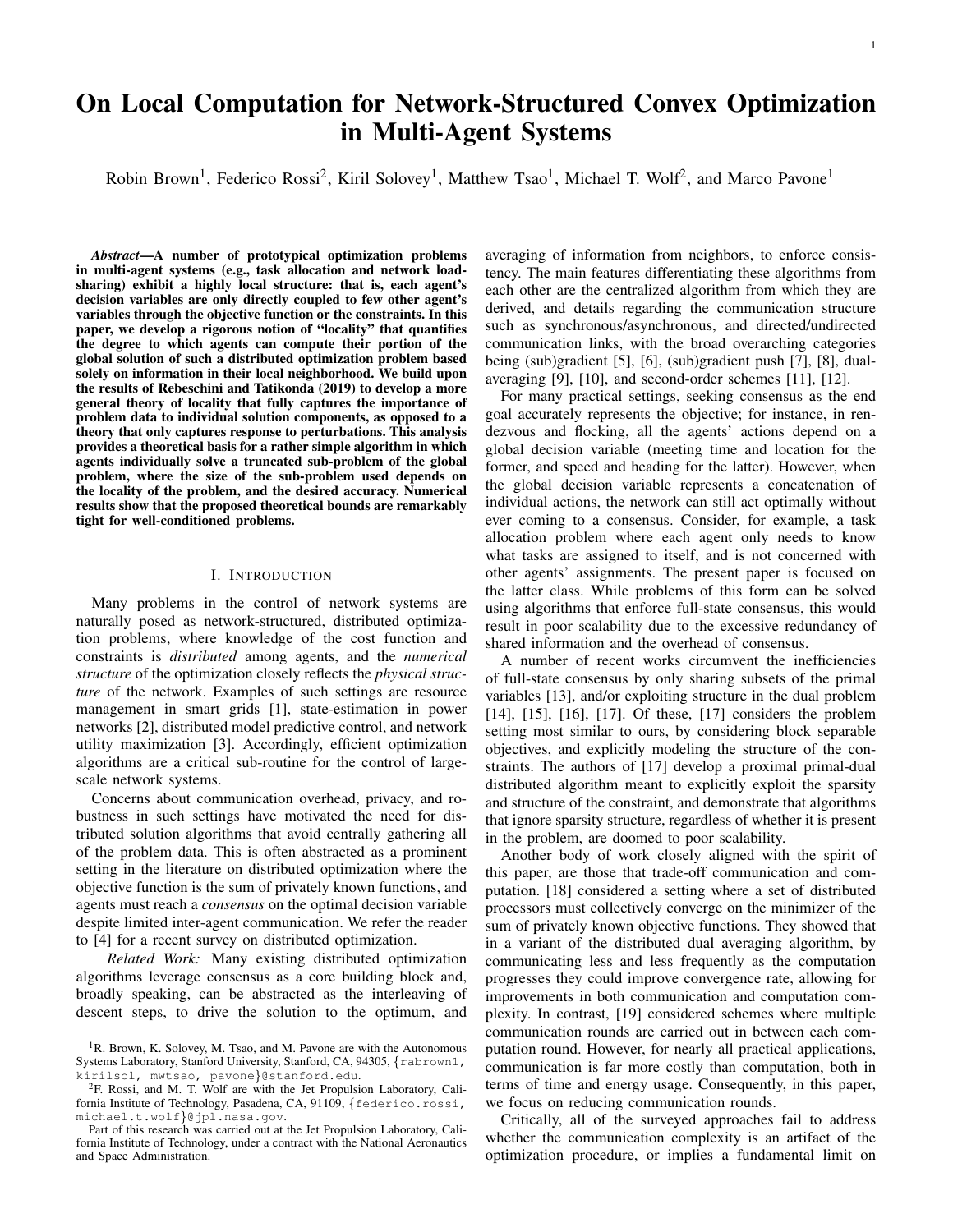

Fig. 1: This figure plots the true accuracy of the locality-aware algorithm against the theoretical accuracy for varying communication rounds. In the well-conditioned case, the proposed theoretical rate is tight. As the conditioning of the problem increases, the theoretical bound becomes more conservative.

where  $f_i: \mathbb{R}^{Q_i} \mid \mathbb{R}, A_{s,k} \supseteq \mathbb{R}^{S_s} \mid Q_k, b_s \supseteq \mathbb{R}^{S_s}$  and  $\mathbb{N}_s$  denotes the neighborhood of agent *s* including agent *s* itself. We note that problem (4) can be written in the form of problem (25) where  $Q_i = 1$  for all  $i \, \supseteq [N]$  and  $S_s = 1$  for all  $s \, \supseteq [K]$ . Every agents maintains a copy of its local decision variable, and its associated dual variables. In each synchronous iteration, the algorithm uses proximal gradient descent to update the primal variables, and a combination of gradient ascent and consensus to update the dual variables. The primal and dual step-sizes (denoted  $m_x$  and  $m_y$ , respectively) are constant throughout the algorithm and assumed to be the same for all of the agents.

Critically, convergence is only guaranteed if  $m_x < \frac{1}{2L/m}$  =:  $C_x$  and  $m_v < \frac{m}{l_{\text{max}}(B^T B)} =: C_v$ , where *B* is the matrix representing the "global view" of the constraints. We evaluated sensitivity to these bounds by testing various step-sizes given by  $m_x = qC_x$ and  $m_v = gC_v$  for  $g \geq [0.25, 0.95, 2.0]$ . The maximum error,  $k\hat{x}_i$  *x*  $k_4$ , and the average error,  $k\hat{x}_i$  *x*  $k_1 = \hat{a}_i Q_i$ , are plotted against communication rounds in Figure 2. Generally, the larger the step-size is the faster the convergence, so long as the step-sizes remain below the provided bounds. Underestimating the step-size bounds results in dramatically slower convergence. As such, effective implementation of the dual coupled diffusion algorithm requires accurate estimates of global problem data. Much like the locality-aware approach, this dependence makes the dual coupled diffusion algorithm best suited to scenarios where similar problems are solved repeatedly online. In general, the locality-aware algorithm requires far fewer communication rounds than the dual coupled diffusion algorithm, with this difference being amplified as the conditioning of the problem worsens. However, the locality-aware algorithm requires explicitly sharing problem data, while the dual-coupled diffusion algorithm only shares dual estimates. Accordingly, the locality-aware algorithm is preferable when privacy is not a concern, while the dualcoupled diffusion algorithm is preferable when local objective functions must be kept private.

# *B. Rendezvous*

We now consider a rendezvous problem where 1000 agents, placed uniformly at random in a  $[0,1]^2$  grid at locations  $f(x_i, y_i) g_i$ <sub>2[1000]</sub>, must decide on a meeting location central to all agents. The optimization problem representing this setting is given by *N*

$$
(x \ y) = \arg \min_{x/y \ 2 \ R} \quad \mathring{A}(x \ x_i)^2 + (y \ y_i)^2; \qquad (26)
$$

where  $(x, y)$   $2 \mathbb{R}^2$  is the optimal meeting location. We assume that the communication graph,  $G = (V/E)$  between agents is a given by the minimum weight spanning tree of their distances. We rewrite Problem 26 in "distributed" form:

minimize 
$$
\mathbf{\hat{A}} (\hat{x}_i - x_i)^2 + (\hat{y}_i - y_i)^2
$$
  
\n $\hat{x} \hat{y} \hat{z} \mathbf{R}^N$   $i=1$  (27)  
\nsubject to  $\hat{x}_i = \hat{x}_j \hat{y}_i = \hat{y}_j$   $\mathcal{S}(i;j) \hat{z} E$ 

This formulation creates local copies of the meeting coordinates, and ensures that neighbors agree on the same location. Because the communication graph is connected, this ensures that all agents agree on the same location. Intuitively, deciding on a meeting location that is central to *all* agents is an inherently global problem. This is confirmed by the locality parameter, which was found to be  $l = 0.9939$ . The true error along with its theoretical bounds are plotted in Figure 3: unlike the example of power network state-estimation presented in the Appendix, the rendezvous example did not exhibit locality that was overlooked by the theory.

This experiment shows that our characterization of locality does not buy us locality when there is none. Some problems that we might solve with a multi-agent system are inherently global, requiring information from all of the nodes to solve with reasonable accuracy. The purpose of this paper is not to imbue all problems with with a high degree of locality, but rather to develop a metric that can distinguish between the two.

## VI. CONCLUSION

In this paper, we have studied the structure of linearlyconstrained strongly-convex optimization problems, showing that *all* such problems exhibit locality. Our results leverage Conjugate Residuals to relate the locality of a problem  $\mathfrak{g}_P$  its conditioning. The rate of locality derived from CR,  $\frac{1}{\sqrt{K}}\sum_{k=1}^{K}$ , is a significant improvement to the  $\frac{k-1}{k+1}$  rate derived in previous work via the infinite Neumann expansion. This notion provided a theoretical basis for a rather simple algorithm in which agents individually solve a truncated sub-problem of the global problem. Finally, we demonstrated our algorithm in the context of both economic dispatch and rendezvous.

While the framework of locality appears to be a promising direction for improving the scalability of multi-agent systems, a number of key questions remain open. The first is the issue of determining the locality parameter of a problem—as stated, it is defined as a uniform bound on condition number, which is inherently a global measure. This motivates developing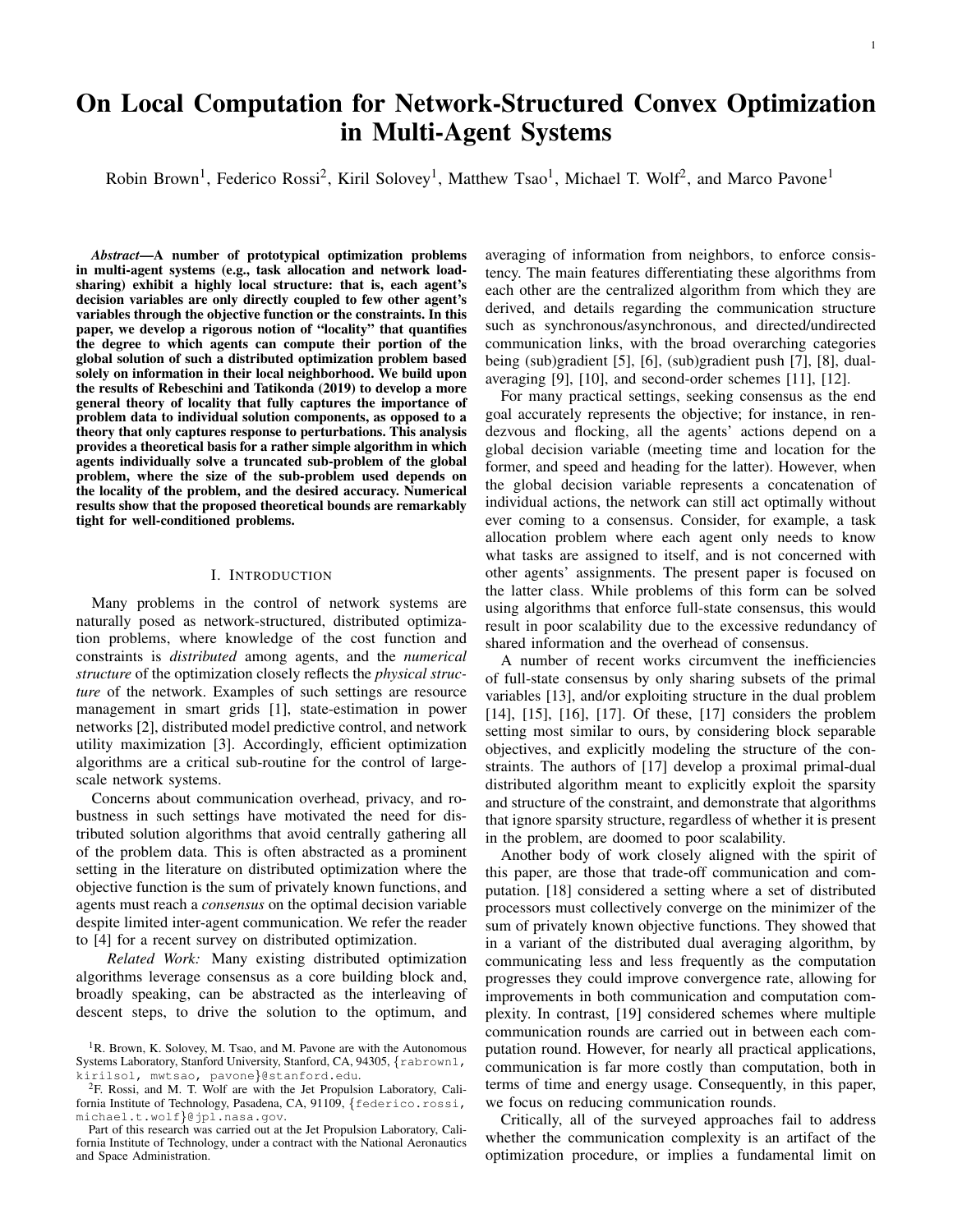

Fig. 2: This figure plots the convergence of the dual coupled diffusion algorithm (maximum error is as a solid line, average error as a dashed line in the same color) against the number of communication rounds for varying multiplicative factors of the step-size bounds. In the well-conditioned case, convergence is rapid, but diverges when step-size exceeds the bounds provided in [17]. As the conditioning worsens, convergence slows down dramatically, but the algorithm can still achieve convergence despite the step-sizes exceeding the theoretical bounds.



Fig. 3: This figure shows the true accuracy of the localityaware algorithm (blue) against its theoretical accuracy (red). The locality parameter,  $l = 0.9939$ , indicates that the error should hardly decay with the number of communication rounds, which aligns with the empirical results observed.

algorithms that implicitly exploit locality in contrast to the explicit truncation method in the present paper. Ideally, such an algorithm would adapt to the present problem without requiring the locality parameter as an input.

#### **REFERENCES**

- [1] A. J. Wood, B. F. Wollenberg, and G. B. Sheblé, *Power Generation, Operation, and Control.*, 3rd ed., J. W. . Sons, Ed. Wiley, 2013. [2] F. Pasqualetti, R. Carli, and F. Bullo, "Distributed estimation via iterative
- 
- projections with application to power network monitoring," vol. 47, no. 5, pp. 747-758, 2012.<br>[3] S. H. Low and D. E. Lapsley, "Optimization flow control. i. basic algorithm and convergence," *IEEE/ACM Transactions on Netw*  $\frac{1}{2}$  and  $\frac{1}{2}$ ,  $\frac{1}{2}$ ,  $\frac{1}{2}$ ,  $\frac{1}{2}$ ,  $\frac{1}{2}$ ,  $\frac{1}{2}$ ,  $\frac{1}{2}$ ,  $\frac{1}{2}$ ,  $\frac{1}{2}$ ,  $\frac{1}{2}$ ,  $\frac{1}{2}$ ,  $\frac{1}{2}$ ,  $\frac{1}{2}$ ,  $\frac{1}{2}$ ,  $\frac{1}{2}$ ,  $\frac{1}{2}$ ,  $\frac{1}{2}$ ,  $\frac{1}{2}$ ,  $\frac{1}{2}$
- communication-computation tradeoffs in decentralized optimization,"
- *Proc. of the IEEE*, vol. 106, no. 5, pp. 953–976, 2018.<br>[5] A. Nedić, A. Ozdaglar, and P. A. Parrilo, "Constrained consensus and optimization in multi-agent networks," *IEEE Transactions on Automatic Control*, vol. 55, no. 4, pp. 922–938, 2010.<br>[6] D. Jakovetić, J. Xavier, and J. M. F. Moura, "Fast distributed gradient
- methods," *IEEE Transactions on Automatic Control*, vol. 59, no. 5, pp. 1131–1146, 2014.
- 
- [7] A. Nedić and A. Olshevsky, "Distributed optimization over time-varying directed graphs," in *Proc. IEEE Conf. on Decision and Control*, 2013. [8] K. I. Tsianos and M. G. Rabbat, "Distributed consensus and optimization *Control and Computing*, 2011.
- [9] K. I. Tsianos, S. Lawlor, and M. G. Rabbat, "Push-sum distributed dual averaging for convex optimization," in *Proc. IEEE Conf. on Decision and Control*, 2012.
- [10] J. C. Duchi, A. Agarwal, and M. J. Wainwright, "Dual averaging for distributed optimization: Convergence analysis and network scaling," *IEEE Transactions on Automatic Control*, vol. 57, no. 3, pp. 592–606, 2012.
- [11] D. Varagnolo, F. Zanella, A. Cenedese, G. Pillonetto, and L. Schenato, "Newton-raphson consensus for distributed convex optimization," *Transactions on Automatic Control*, vol. 61, no. 4, pp. 994–1009, 2016.
- [12] A. Mokhtari, Q. Ling, and A. Ribeiro, "Network newton distributed optimization methods," *IEEE Transactions on Signal Processing*, vol. 65, no. 1, pp. 146–161, 2017.
- [13] M. Todescato, N. Bof, G. Cavraro, R. Carli, and L. Schenato, "Partitionbased multi-agent optimization in the presence of lossy and asyn-chronous communication," vol. 111, p. 108648, 2020. [14] I. Notarnicola and G. Notarstefano, "Constraint-coupled distributed
- 
- optimization: A relaxation and duality approach," IEEE Transactions<br>
on Control of Network Systems, vol. 7, no. 1, pp. 483–492, 2020.<br>
[15] I. Notamicola, R. Carli, and G. Notarstefano, "Distributed partitioned<br>
big-data o 1919, 2018.
- [16] A. Falsone, K. Margellos, S. Garatti, and M. Prandini, "Dual decomposition for multi-agent distributed optimization with coupling constraints, vol. 84, pp. 149–158, 2017.
- [17] S. A. Alghunaim, K. Yuan, and A. H. Sayed, "A proximal diffusion strategy for multi-agent optimization with sparse affine constraints, *IEEE Transactions on Automatic Control*, 2019.
- [18] K. Tsianos, S. Lawlor, and M. G. Rabbat, "Communication/computation tradeoffs in consensus-based distributed optimization," in *Advances in Neural Information Processing Systems 25*, 2012. [19] A. S. Berahas, R. Bollapragada, N. S. Keskar, and E. Wei, "Balancing
- communication and computation in distributed optimization," *IEEE*
- Transactions on Automatic Control, vol. 64, no. 8, pp. 3141–3155, 2018.<br>[20] P. Rebeschini and S. Tatikonda, "Locality in network optimization,"<br>IEEE Transactions on Control of Network Systems, vol. 6, no. 2, pp. 487–500, 2019.
- [21] R. Rubinfeld, G. Tamir, S. Vardi, and N. Xie, "Fast local computation
- algorithms," Massachusetts Inst. of Technology, Tech. Rep., 2011. [22] R. A. Brown, F. Rossi, K. Solovey, M. T. Wolf, and M. Pavone, "Exploiting locality and structure for distributed optimization in multiagent systems," in *European Control Conference*, 2020.
- [23] Y. Saad, *Iterative Methods for Sparse Linear Systems*, 2nd ed. SIAM, 2003.
- [24] B. Beckermann and A. B. J. Kuijlaars, "Superlinear convergence of conjugate gradients," *SIAM Journal on Numerical Analysis*, vol. 39, no. 1, pp. 300–329, 2001.<br>
[25] C. Josz, S. Fliscounakis, J. Maeght, and P. Pancia
- in matpower and qcqp format: itesla, rte snapshots, and pegase. Available at https://arxiv.org/abs/1603.01533. Réseau de Transport d'Électricité.
- [26] D. Molzahn, F. Dörfler, H. Sandberg, S. Low, S. Chakrabarti, R. Baldick, and J. Lavaei, "A survey of distributed optimization and control algorithms for electric power systems," *IEEE Transactions on Smart Grid*, vol. 8, no. 6, pp. 2941–2962, 2017.

## VII. APPENDIX

# *A. Full Proofs of Section IV*

**Lemma IV.2** (Implicit Constraints). Let  $\hat{x}^{(S)}$  be defined as in Lemma IV.1, and  $\hat{b} = A\hat{x}^{(S)}$ . Then,

$$
\hat{x}^{(S)} = \underset{x \, 2 \, \mathbb{R}^N}{\text{arg min}} \quad f(x) \tag{28}
$$

subject to  $Ax = \hat{b}$ :

*Proof.* Assume by contradiction that there exists an optimal solution  $\tilde{x} \neq \hat{x}^{(S)}$  to Problem (13) with optimal value  $f(\tilde{x}) < f(\hat{x}^{(S)})$ . Note that on  $C_s$ , the implicit constraints are equal to the true constraints. i.e.,  $b_{C_s} = \hat{b}_{C_s}$ .

The constraints in Problem (12) are a subset of the constraints in Problem (13). Therefore, the feasible set of Problem (13) is contained in the feasible set of Problem (12). Explicitly,

$$
f x j A x = \hat{b} g = f x j A \quad c; \ x = \hat{b} \quad c; A c; \ x = \hat{b} c g \tag{29}
$$